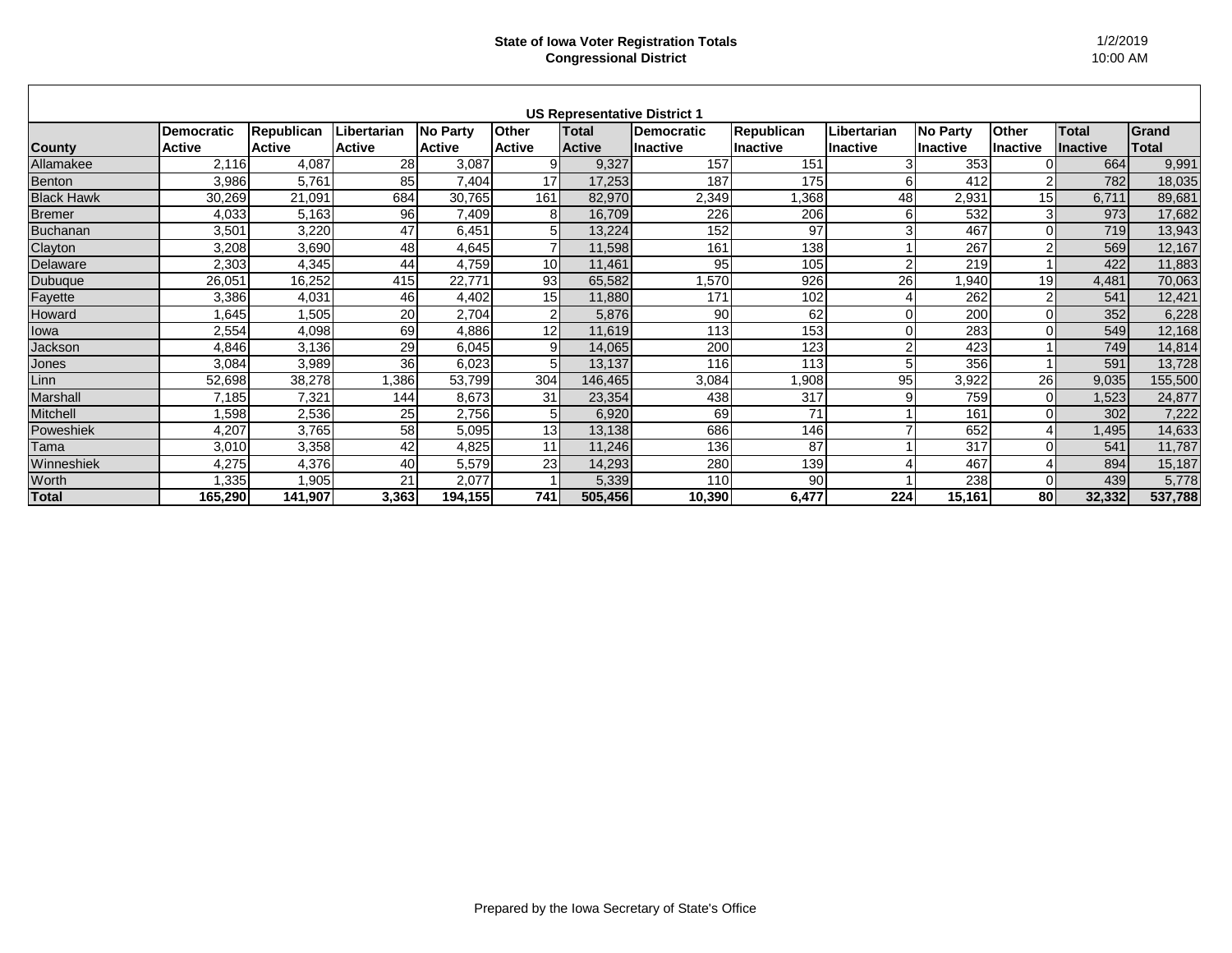## **State of Iowa Voter Registration Totals Congressional District**

| <b>US Representative District 2</b> |                   |               |                  |                 |                 |               |                 |                   |                |                 |                 |                 |              |
|-------------------------------------|-------------------|---------------|------------------|-----------------|-----------------|---------------|-----------------|-------------------|----------------|-----------------|-----------------|-----------------|--------------|
|                                     | <b>Democratic</b> | Republican    | Libertarian      | <b>No Party</b> | <b>Other</b>    | Total         | Democratic      | <b>Republican</b> | Libertarian    | <b>No Party</b> | <b>Other</b>    | <b>Total</b>    | Grand        |
| <b>County</b>                       | <b>Active</b>     | <b>Active</b> | <b>Active</b>    | <b>Active</b>   | <b>Active</b>   | <b>Active</b> | llnactive       | <b>Inactive</b>   | lInactive      | <b>Inactive</b> | <b>Inactive</b> | <b>Inactive</b> | <b>Total</b> |
| Appanoose                           | 2,222             | 2,988         | 29               | 2,914           | 9               | 8,162         | 160             | 174               | 3              | 375             |                 | 712             | 8,874        |
| Cedar                               | 3,179             | 3,85'         | 62               | 4,914           | 16 <sup>1</sup> | 12,022        | 114             | 121               | 5              | 227             | 2               | 469             | 12,491       |
| Clarke                              | 1,473             | 1,998         | 27               | 2,201           | 5 <sup>1</sup>  | 5,704         | 59              | 74                | 3              | 200             | $\Omega$        | 336             | 6,040        |
| Clinton                             | 9,476             | 7,817         | 116              | 13,755          | 37              | 31,201        | 660             | 327               |                | ,132            | $\overline{7}$  | 2,133           | 33,334       |
| Davis                               | ,685              | 1,743         | 14               | 1,419           | 31              | 4,864         | 81              | 78                |                | 139             |                 | 301             | 5,165        |
| Decatur                             | .319              | 1,787         | 27               | 1,417           | 6               | 4,556         | 150             | 111               | 3              | 182             |                 | 447             | 5,003        |
| Des Moines                          | 10,263            | 6,715         | 142              | 9,131           | 38              | 26,289        | 765             | 383               | 11             | .010            | 5               | 2,174           | 28,463       |
| Henry                               | 2,666             | 5,052         | 60               | 4,898           | 8               | 12,684        | 263             | 268               | 3              | 599             |                 | 1,134           | 13,818       |
| Jasper                              | 8,123             | 7,533         | 105              | 9,153           | 21              | 24,935        | 304             | 254               | $\overline{2}$ | 567             |                 | 1,128           | 26,063       |
| Jefferson                           | 4,204             | 3,210         | 75               | 2,979           | 28              | 10,496        | 309             | 146               | 8              | 381             | 10              | 854             | 11,350       |
| Johnson                             | 45,497            | 18,498        | $\overline{777}$ | 32,211          | 194             | 97,177        | 6,375           | 2,968             | 120            | 7,002           | 50              | 16,515          | 113,692      |
| <b>Keokuk</b>                       | 1,778             | 2,400         | 19               | 2,282           |                 | 6,484         | 108             | 81                |                | 171             | 0               | 360             | 6,844        |
| Lee                                 | 8,763             | 4,560         | 123              | 8,217           | 22              | 21,685        | 585             | 298               | 13             | 992             | 3 <sup>1</sup>  | 1,891           | 23,576       |
| Louisa                              | 1,669             | 2,410         | 25               | 2,689           | 61              | 6,799         | 99              | 93                |                | 217             |                 | 411             | 7,210        |
| Lucas                               | 1,240             | 2,312         | 18               | 2,016           |                 | 5,590         | 62              | 101               |                | 171             |                 | 336             | 5,926        |
| Mahaska                             | 2,428             | 7,017         | 91               | 4,329           | 13              | 13,878        | 272             | 286               | 4              | 487             |                 | 1,050           | 14,928       |
| Marion                              | 5,079             | 9,764         | 105              | 7,709           | 19              | 22,676        | 313             | 447               | 8              | 643             |                 | 1,412           | 24,088       |
| Monroe                              | 1,439             | 1,747         | 20               | 1,576           | $\Omega$        | 4,782         | 64              | 71                |                | 125             |                 | 262             | 5,044        |
| Muscatine                           | 7,925             | 7,963         | 121              | 10,632          | 50              | 26,691        | 575             | 415               | 8              | 1,020           | 2               | 2,020           | 28,711       |
| <b>Scott</b>                        | 36,001            | 31,461        | 757              | 47,982          | 179             | 116,380       | 3,708           | 2,544             | 87             | 5,423           | 26              | 11,788          | 128,168      |
| Van Buren                           | 932               | 2,028         | 19               | 1,731           | 8 <sup>1</sup>  | 4,718         | 48              | 59                | 4              | 116             | $\Omega$        | 227             | 4,945        |
| Wapello                             | 8,020             | 5,388         | 77               | 6,869           | 32              | 20,386        | 579             | 303               |                | 845             |                 | 1,733           | 22,119       |
| Washington                          | 3,104             | 5,851         | 99               | 5,244           | 24              | 14,322        | 146             | 218               | 5              | 415             |                 | 785             | 15,107       |
| Wayne                               | 913               | 1,469         | 19               | 1,198           | $\mathcal{E}$   | 3,602         | 30 <sup>°</sup> | 63                |                | 55              |                 | 149             | 3,751        |
| <b>Total</b>                        | 169,398           | 145,562       | 2,927            | 187,466         | 730             | 506,083       | 15,829          | 9,883             | 303            | 22,494          | <b>118</b>      | 48,627          | 554,710      |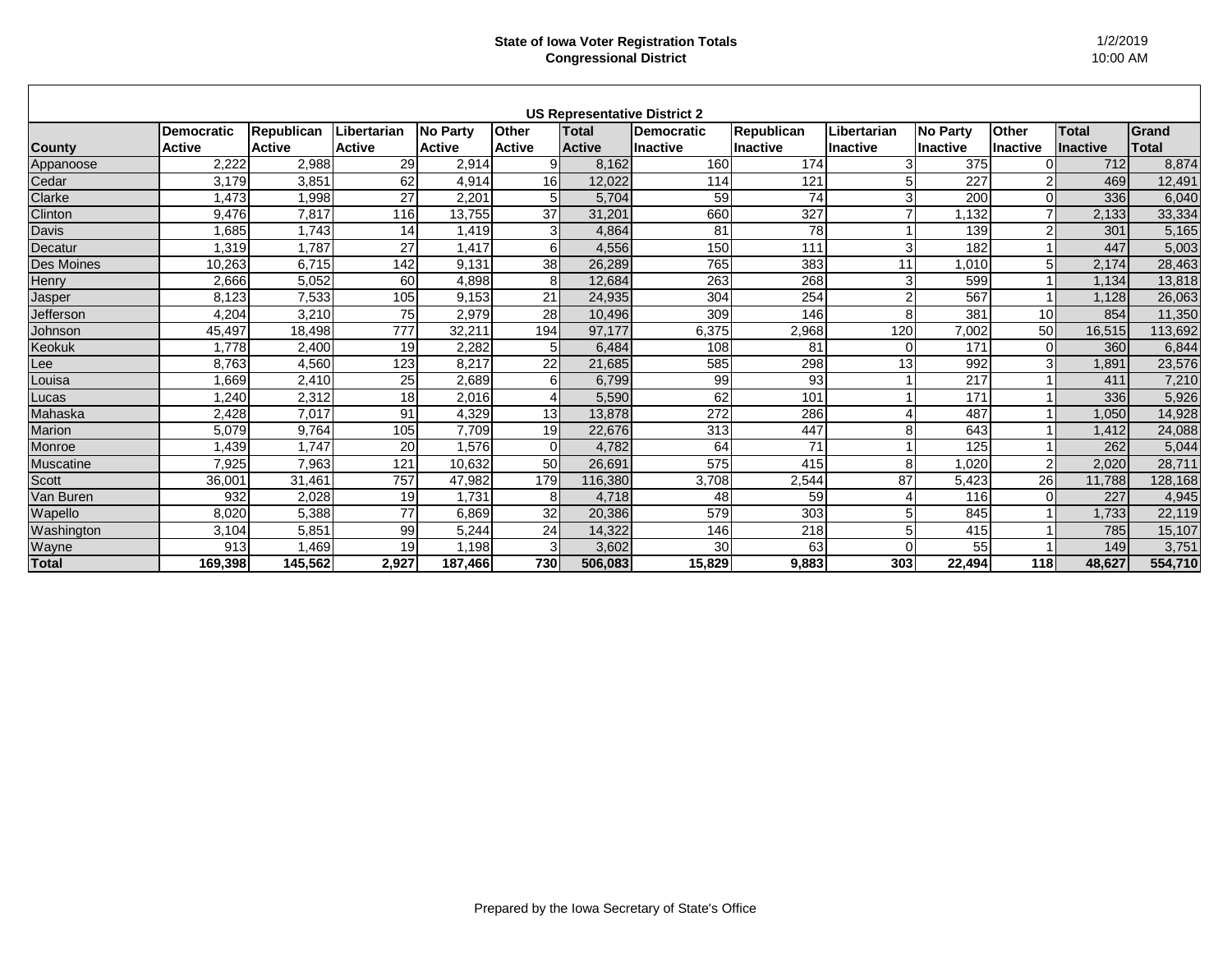| <b>US Representative District 3</b> |                   |                   |                 |               |                 |               |                   |                 |                  |                 |          |                 |         |
|-------------------------------------|-------------------|-------------------|-----------------|---------------|-----------------|---------------|-------------------|-----------------|------------------|-----------------|----------|-----------------|---------|
|                                     | <b>Democratic</b> | <b>Republican</b> | Libertarian     | No Party      | <b>Other</b>    | Total         | <b>Democratic</b> | Republican      | Libertarian      | <b>No Party</b> | Other    | <b>Total</b>    | Grand   |
| <b>County</b>                       | <b>Active</b>     | <b>Active</b>     | <b>Active</b>   | <b>Active</b> | <b>Active</b>   | <b>Active</b> | <b>Inactive</b>   | <b>Inactive</b> | <b>I</b> nactive | <b>Inactive</b> | Inactive | <b>Inactive</b> | Total   |
| Adair                               | 993               | 2,022             | 25              | 2,036         |                 | 5,081         | 57                | 55              |                  | 147             |          | 261             | 5,342   |
| Adams                               | 568               | 1,007             | 81              | 1,116         |                 | 2,700         | 43                | 46              |                  | 122             |          | 212             | 2,912   |
| Cass                                | ,467              | 4,651             | 33              | 2,914         |                 | 9,073         | 99                | 208             | $\Omega$         | 305             |          | 612             | 9,685   |
| <b>Dallas</b>                       | 14,780            | 20,350            | 489             | 22,872        | 57              | 58,548        | 757               | 235             | 27               | ,888            | 5        | 3,912           | 62,460  |
| Fremont                             | 1,024             | 2,366             | 17              | 1,400         |                 | 4,813         | 86                | 109             | $\overline{0}$   | 163             |          | 359             | 5,172   |
| Guthrie                             | 626,              | 2,840             | 49              | 3,013         |                 | 7,531         | 53                | 86              | $\overline{O}$   | 165             |          | 304             | 7,835   |
| Madison                             | 2,654             | 4,354             | 71              | 3,964         | 11              | 11,054        | 129               | 225             |                  | 323             |          | 681             | 11,735  |
| <b>Mills</b>                        | 985,              | 5,127             | 92              | 3,026         | 20 <sub>l</sub> | 10,250        | 62                | 99              | 3                | 117             |          | 282             | 10,532  |
| Montgomery                          | 1,092             | 3,523             | 30 <sub>l</sub> | 2,304         |                 | 6,956         | 66                | 152             | 3                | 198             |          | 420             | 7,376   |
| Page                                | 1,539             | 4,950             | 48              | 2,951         | 12              | 9,500         | 124               | 220             | 6                | 338             |          | 688             | 10,188  |
| Polk                                | 118,276           | 83,123            | 2,777           | 90,920        | 520             | 295,616       | 6,747             | 4,281           | 165 <sub>1</sub> | 6,820           | 50       | 18,063          | 313,679 |
| Pottawattamie                       | 15,586            | 21,353            | 513             | 20,300        | 133 <b>I</b>    | 57,885        | 2,341             | 2,044           | 61               | 3,627           | 23       | 8,096           | 65,981  |
| Ringgold                            | 845               | ,497              | 81              | 769           |                 | 3,119         | 36                | 54              | 0                | 58              |          | 148             | 3,267   |
| <b>Taylor</b>                       | 681               | ,875              | 25              | 1,222         |                 | 3,804         | 31                | 55              |                  | 89              |          | <b>176</b>      | 3,980   |
| Union                               | 1,706             | 2,738             | 40              | 3,189         | 61              | 7,679         | 99                | 116             | $\Omega$         | 321             |          | 537             | 8,216   |
| Warren                              | 9,996             | 11,724            | 223             | 12,215        | 28              | 34,186        | 473               | 538             | 11               | 895             |          | 1,921           | 36,107  |
| <b>Total</b>                        | 174,818           | 173,500           | 4,448           | 174,211       | 818             | 527,795       | 11,203            | 9,523           | 284              | 15,576          | 86       | 36,672          | 564,467 |